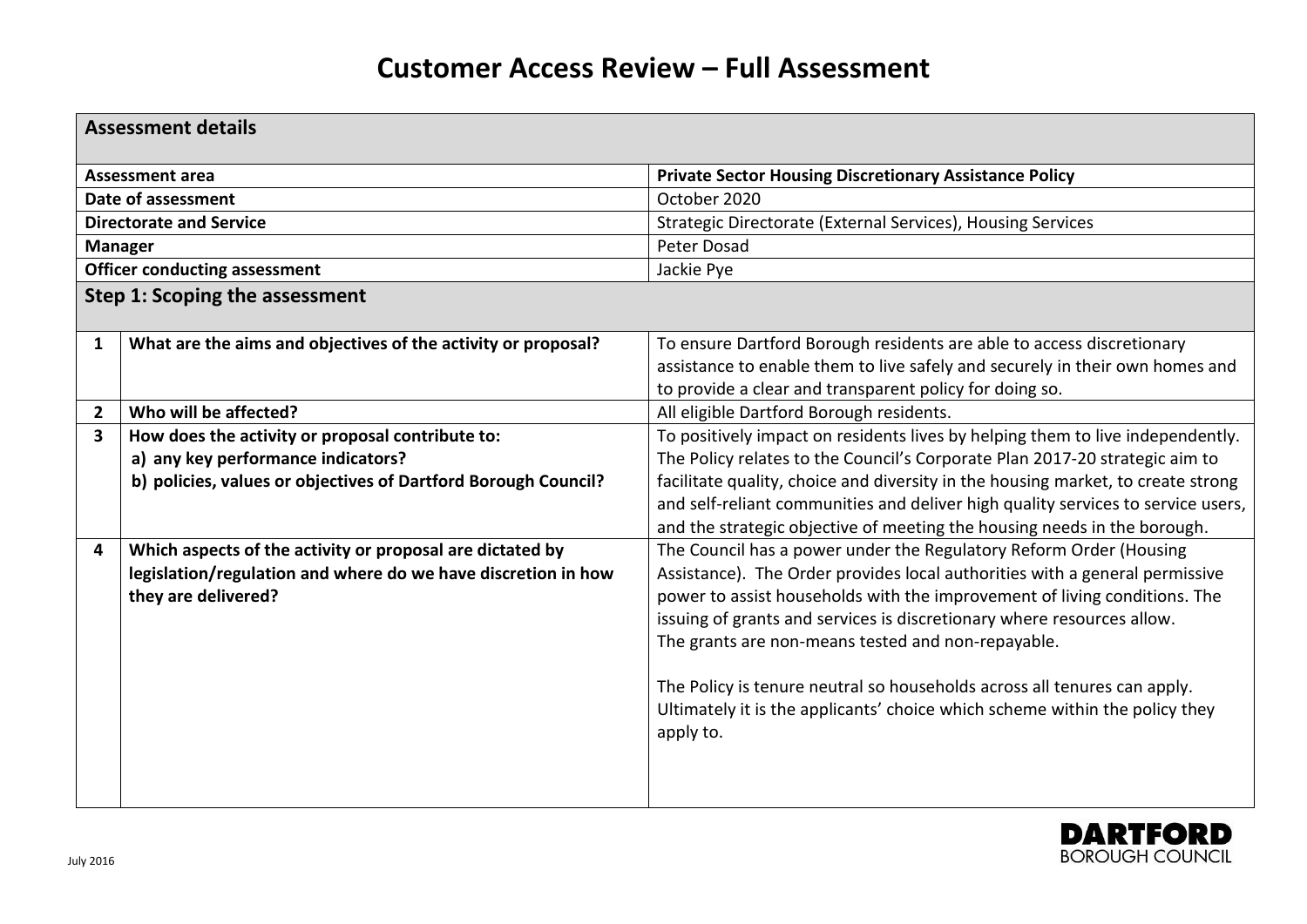| <b>Step 2: Information collection</b> |                                                                                                                                                        |                                                                                  |  |  |  |
|---------------------------------------|--------------------------------------------------------------------------------------------------------------------------------------------------------|----------------------------------------------------------------------------------|--|--|--|
|                                       | Note: Equality and Diversity information for Dartford can be found at http://www.kent.gov.uk/about-the-council/information-and-data/Facts-and-figures- |                                                                                  |  |  |  |
|                                       | about-Kent/equality-and-diversity-data                                                                                                                 |                                                                                  |  |  |  |
| 5                                     | What do you know about the groups of people who will be                                                                                                | The policy affects any resident who would qualify for assistance under the       |  |  |  |
|                                       | affected? i.e. demographic information in relation to the protected                                                                                    | terms of the policy in relation to the type of grant being provided. However,    |  |  |  |
|                                       | characteristic groups (age, disability, pregnancy and maternity,                                                                                       | it is likely to mainly affect elderly or disabled residents.                     |  |  |  |
|                                       | religion or belief, race, sex, sexual orientation, gender                                                                                              |                                                                                  |  |  |  |
|                                       | reassignment)                                                                                                                                          | There is no single measure of disability. Using the broadest definition (2011)   |  |  |  |
|                                       |                                                                                                                                                        | Census) 14,735 residents in Dartford (15.1%), have a health problem or           |  |  |  |
|                                       |                                                                                                                                                        | disability which limits their day-to-day activities. Of this, 6,621 residents or |  |  |  |
|                                       |                                                                                                                                                        | 44.9% of those with long term health problem or disability have their day to     |  |  |  |
|                                       |                                                                                                                                                        | day activities limited a lot.                                                    |  |  |  |
|                                       |                                                                                                                                                        |                                                                                  |  |  |  |
|                                       |                                                                                                                                                        | The Council does not have a waiting list for Discretionary Grants and cases      |  |  |  |
|                                       |                                                                                                                                                        | are processed as quickly as possible.                                            |  |  |  |
| 6                                     | What consultation has taken place with affected groups? Please                                                                                         | As grants are administered on an ad hoc basis and referrals can be made by       |  |  |  |
|                                       | describe who was consulted and the key findings                                                                                                        | other agencies and directly by residents, therefore no formal consultation       |  |  |  |
|                                       |                                                                                                                                                        | has taken place.                                                                 |  |  |  |
| $\overline{\mathbf{z}}$               | Are there any gaps in information? If so, what additional research                                                                                     | No additional research required.                                                 |  |  |  |
|                                       | and/or consultation is needed to ensure that affected groups                                                                                           |                                                                                  |  |  |  |
|                                       | needs and views are taken into account?                                                                                                                | Any future Policy revisions will include consulting the public/service users for |  |  |  |
|                                       |                                                                                                                                                        | their views.                                                                     |  |  |  |
|                                       |                                                                                                                                                        | Information on applying for a Discretionary Grant will be available the          |  |  |  |
|                                       |                                                                                                                                                        | Council's website as well as locally; particularly via the local Home            |  |  |  |
|                                       |                                                                                                                                                        | Improvement Agency (HIA), social services and GP surgeries. The HIA has a        |  |  |  |
|                                       |                                                                                                                                                        | Punjabi speaking Officer. The Council can also access a translation service if   |  |  |  |
|                                       |                                                                                                                                                        | necessary.                                                                       |  |  |  |
|                                       |                                                                                                                                                        |                                                                                  |  |  |  |
|                                       |                                                                                                                                                        |                                                                                  |  |  |  |

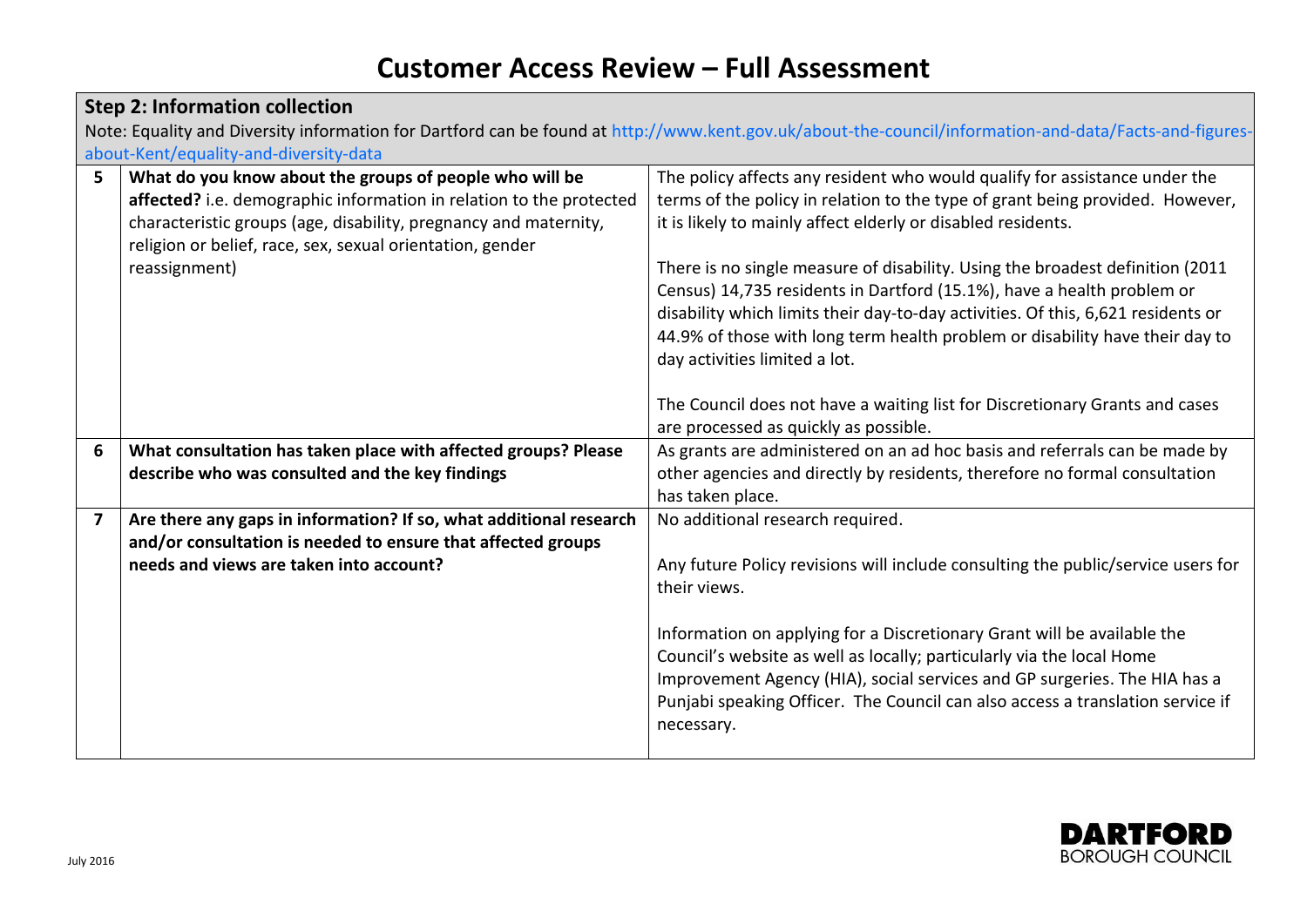|   |                                                                                                                                                                                                                                                                                                                                                                                                                                                                                                                                                                                                                                                         | Council's website.                                                                                                                                                                | Additional information/promotional work is planned including awareness<br>training for staff in other Agencies/Organisations and improvements to the |             |                   |
|---|---------------------------------------------------------------------------------------------------------------------------------------------------------------------------------------------------------------------------------------------------------------------------------------------------------------------------------------------------------------------------------------------------------------------------------------------------------------------------------------------------------------------------------------------------------------------------------------------------------------------------------------------------------|-----------------------------------------------------------------------------------------------------------------------------------------------------------------------------------|------------------------------------------------------------------------------------------------------------------------------------------------------|-------------|-------------------|
|   | Step 3: Assessing the equality impact                                                                                                                                                                                                                                                                                                                                                                                                                                                                                                                                                                                                                   |                                                                                                                                                                                   |                                                                                                                                                      |             |                   |
| 8 | Consider whether the activity or proposal has or will have any positive or negative equality impacts on the protected characteristic groups in<br>relation to the following aims of the General Equality Duty:                                                                                                                                                                                                                                                                                                                                                                                                                                          |                                                                                                                                                                                   |                                                                                                                                                      |             |                   |
|   | a) tackling unlawful discrimination<br>b) promoting equality of opportunity<br>c) promoting good relations                                                                                                                                                                                                                                                                                                                                                                                                                                                                                                                                              |                                                                                                                                                                                   |                                                                                                                                                      |             |                   |
|   | NOTES:<br>• The Initial Screening will have identified which aims of the Public Sector Equality Duty are relevant to the activity or proposal for consideration<br>• For existing activities, consider how they are working in practice for each relevant protected group<br>• For new proposals, consider whether there is anything that could give rise to positive and negative equality impacts for each relevant protected group<br>• If there is no identified equality impact, please tick the 'No Impact' box and explain why in question 9<br>• If the equality impact is unclear, please tick the 'Unknown' box and explain why in question 9 |                                                                                                                                                                                   |                                                                                                                                                      |             |                   |
|   |                                                                                                                                                                                                                                                                                                                                                                                                                                                                                                                                                                                                                                                         | <b>POSITIVE IMPACTS</b>                                                                                                                                                           | <b>NEGATIVE IMPACTS</b>                                                                                                                              |             | NO IMPACT UNKNOWN |
| a | Age                                                                                                                                                                                                                                                                                                                                                                                                                                                                                                                                                                                                                                                     | The provision of grants and services<br>is available to all residents<br>regardless of age and so enables<br>people of all ages to live safely and<br>securely in their own home. | None identified                                                                                                                                      | $\boxtimes$ |                   |

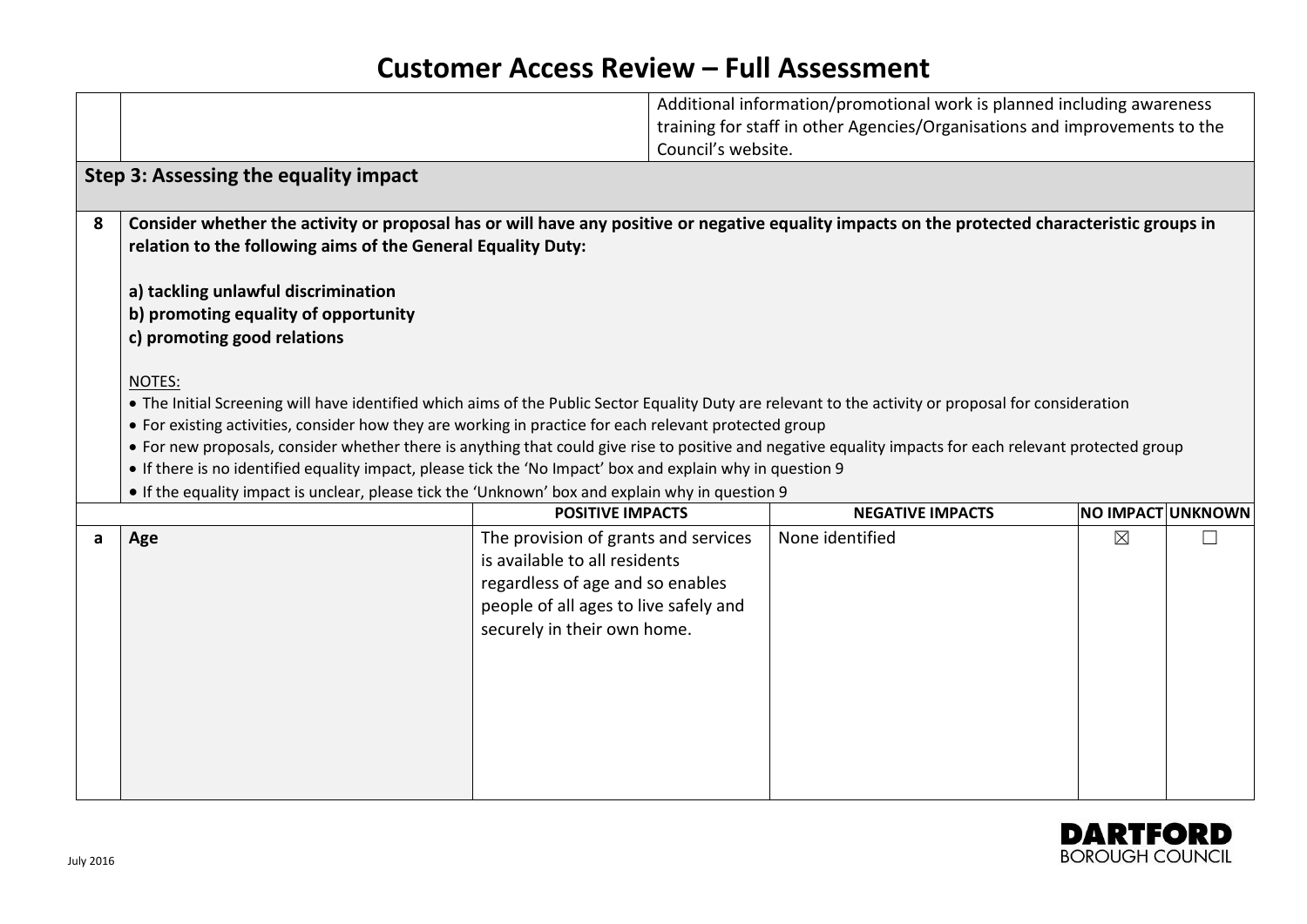| b  | <b>Disability</b>                         | All grants are for the benefit of all                                                      |                 | $\boxtimes$ | П      |
|----|-------------------------------------------|--------------------------------------------------------------------------------------------|-----------------|-------------|--------|
|    |                                           | residents, including those with a                                                          | None identified |             |        |
|    |                                           | disabililty. People with hearing and                                                       |                 |             |        |
|    |                                           | sight impairments are able to                                                              |                 |             |        |
|    |                                           | request information about the service                                                      |                 |             |        |
|    |                                           | in alternative formats (e.g. Braille and                                                   |                 |             |        |
|    |                                           | Audio Tape) as part of our corporate                                                       |                 |             |        |
|    |                                           | policy.                                                                                    |                 |             |        |
| C  | <b>Gender (including reassignment)</b>    | Not applicable                                                                             | None identified | $\boxtimes$ | $\Box$ |
| d  | Race                                      | Non-English speaking groups are<br>None identified                                         |                 | $\times$    | $\Box$ |
|    |                                           | able to request translated                                                                 |                 |             |        |
|    |                                           | information about the service and                                                          |                 |             |        |
|    |                                           | we can provide interpreters. The HIA                                                       |                 |             |        |
|    |                                           | also has a Punjabi speaking Officer                                                        |                 |             |        |
| e  | <b>Religion/Belief</b>                    | The timing of any works will be                                                            |                 | $\boxtimes$ | $\Box$ |
|    |                                           | arranged with the applicants co-                                                           |                 |             |        |
|    |                                           | operation so any religious/faith                                                           |                 |             |        |
|    |                                           | holidays to be taken into account                                                          |                 |             |        |
|    | <b>Sexual Orientation</b>                 | Not applicable                                                                             | None identified | $\boxtimes$ | $\Box$ |
| g  | <b>Pregnancy/Maternity</b>                | Not applicable                                                                             | None identified | $\times$    | $\Box$ |
| 9  | If 'no impact' or 'unknown' was selected, | All grants and services will be provided regardless of the addition of any other protected |                 |             |        |
|    | please explain                            | characteristic.                                                                            |                 |             |        |
| 10 | If DBC works with partners to deliver the | None identified.                                                                           |                 |             |        |
|    | activity or proposal, please describe     |                                                                                            |                 |             |        |
|    | circumstances that could give rise to     |                                                                                            |                 |             |        |
|    | positive/negative equality impacts        |                                                                                            |                 |             |        |
|    | between different groups                  |                                                                                            |                 |             |        |
| 11 | Any other comments                        | None                                                                                       |                 |             |        |

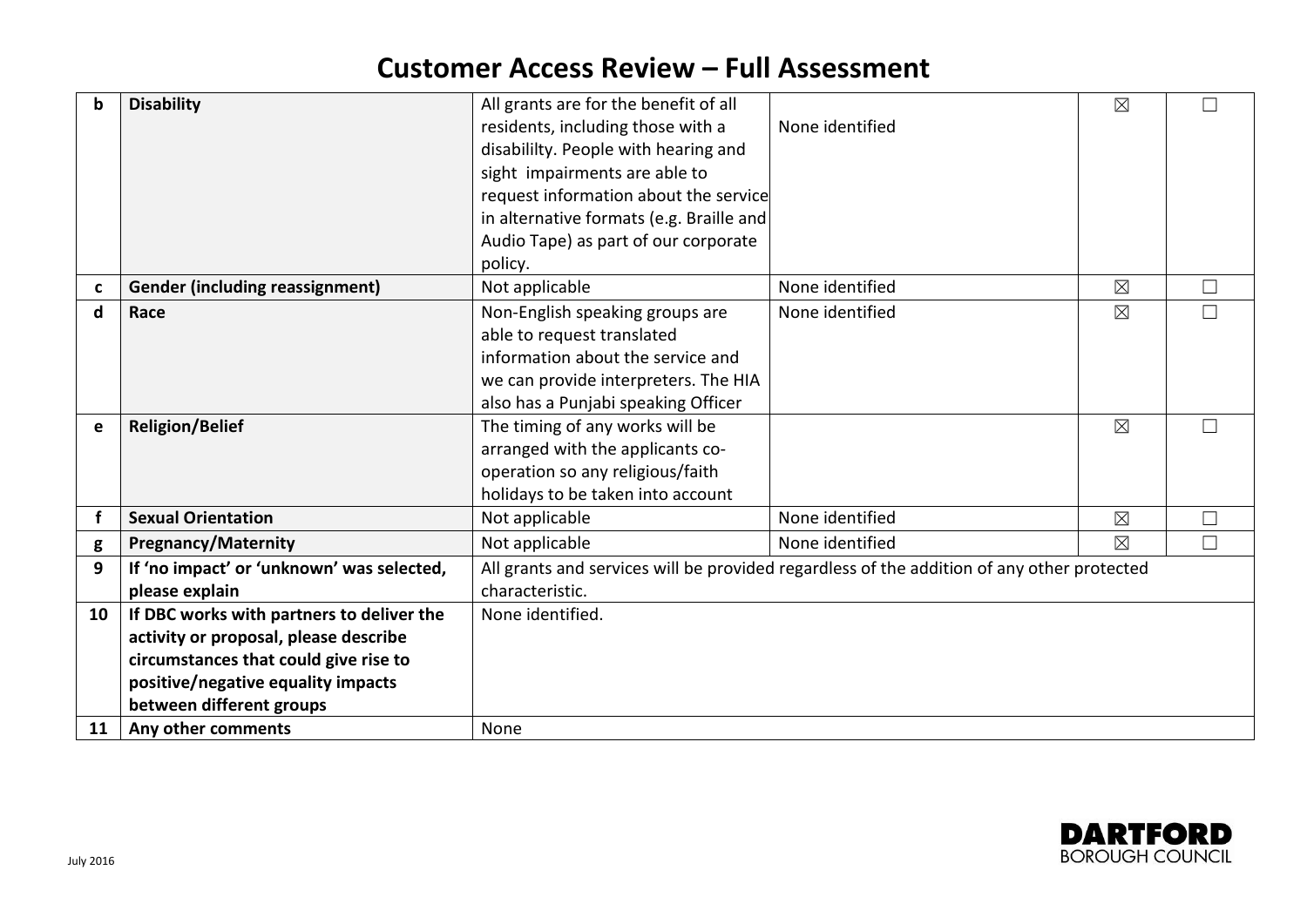| <b>Step 4: Action plan</b>                  |               |                                                                                                                                                           |                     |                  |                            |
|---------------------------------------------|---------------|-----------------------------------------------------------------------------------------------------------------------------------------------------------|---------------------|------------------|----------------------------|
|                                             |               |                                                                                                                                                           |                     |                  |                            |
|                                             |               | 11. Based on the information in Steps 1 and 2, please list the actions that will be taken to address:                                                     |                     |                  |                            |
|                                             |               |                                                                                                                                                           |                     |                  |                            |
| a) any gaps in information and consultation |               |                                                                                                                                                           |                     |                  |                            |
|                                             |               | b) how any negative impacts on equality will be mitigated or eradicated                                                                                   |                     |                  |                            |
|                                             |               |                                                                                                                                                           |                     |                  |                            |
|                                             |               | a) If additional information and/or consultation is required or the impact is still unclear, what actions will you put in place to gather the information |                     |                  |                            |
| you need?                                   |               |                                                                                                                                                           |                     |                  |                            |
| Information needs                           | <b>Action</b> | Intended outcome                                                                                                                                          | Date for completion | How this will be | <b>Responsible officer</b> |
|                                             |               |                                                                                                                                                           |                     | monitored        |                            |
| None                                        |               |                                                                                                                                                           |                     |                  |                            |
|                                             |               | b) If any negative impacts on equality were found, what actions will you put in place to mitigate or eradicate these impacts?                             |                     |                  |                            |
|                                             |               |                                                                                                                                                           |                     |                  |                            |
| Identified impacts (and                     | <b>Action</b> | Intended outcome                                                                                                                                          | Date for completion | How this will be | <b>Responsible officer</b> |
| who is affected)                            |               |                                                                                                                                                           |                     | monitored        |                            |
| None                                        |               |                                                                                                                                                           |                     |                  |                            |
|                                             |               |                                                                                                                                                           |                     |                  |                            |
|                                             |               |                                                                                                                                                           |                     |                  |                            |
|                                             |               |                                                                                                                                                           |                     |                  |                            |